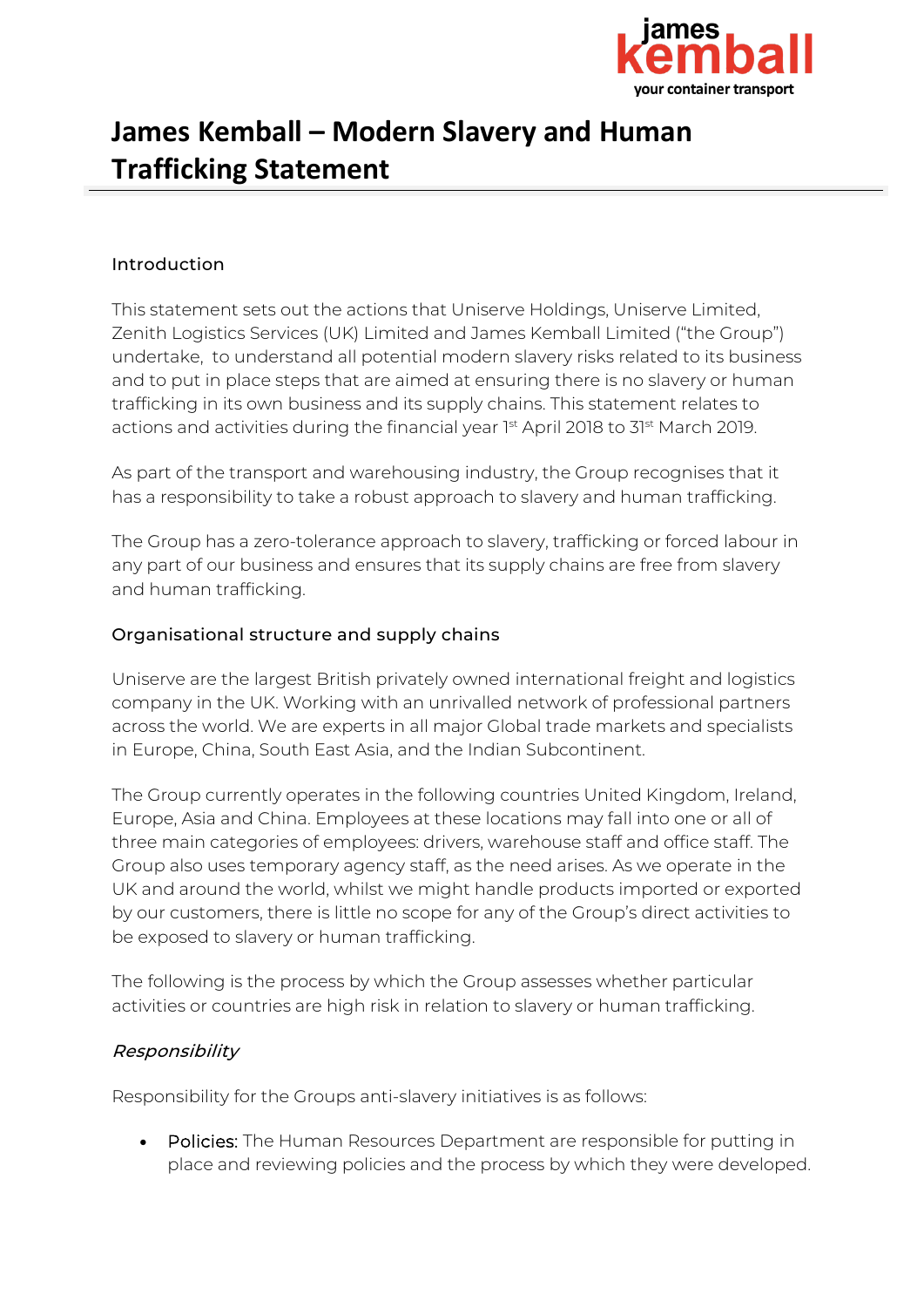

- Risk assessments: The Health & Safety Department are responsible for human rights and modern slavery risk analysis.
- Investigations/due diligence: The Human Resources Department are responsible for investigations and due diligence in relation to known or suspected instances of slavery and human trafficking and explain their specific role.
- Training: The Group leads the way for staff development, with group members The Supply Chain Academy and CP Training being leading training providers, which, as well as serving the industry, are also used as a programmed in-house resource for the group.

## Relevant policies

The Group operates the following policies that describe its approach to the identification of modern slavery risks and steps to be taken to prevent slavery and human trafficking in its operations, all of which are accessible to all staff via the intranet:

- Whistleblowing Policy The Group encourages all its workers, customers and other business partners to report any concerns related to the direct activities, or the supply chains of, the organisation. This includes any circumstances that may give rise to an enhanced risk of slavery or human trafficking. The organisation's whistleblowing procedure is designed to make it easy for workers to make disclosures, without fear of retaliation.
- Anti-slavery and Human Trafficking Policy The Group is committed to ensuring there is transparency in our organisation and in our approach to tackling modern slavery throughout our supply chains, consistent with our disclosure obligations under the Modern Slavery Act 2015.
- Child Labour Policy The Group is committed to the principles of protecting children from child labour exploitation. The Group believes that their future development and that of the communities and countries in which they live is best served through education not child labour.
- Dignity at Work Policy The Group makes clear to employees the actions and behaviour expected of them when representing the organisation. The organisation strives to maintain the highest standards of employee conduct and ethical behaviour.
- Recruitment Policy The Group and its associated companies uses only specified, reputable employment agencies to source labour and always verifies the practices of any new agency it is using before accepting workers from that agency.

## Due diligence and Supply Chain

The Group and its associated companies are committed to ensuring that its suppliers adhere to the highest standards of ethics. Suppliers are required to demonstrate that they provide safe working conditions where necessary, treat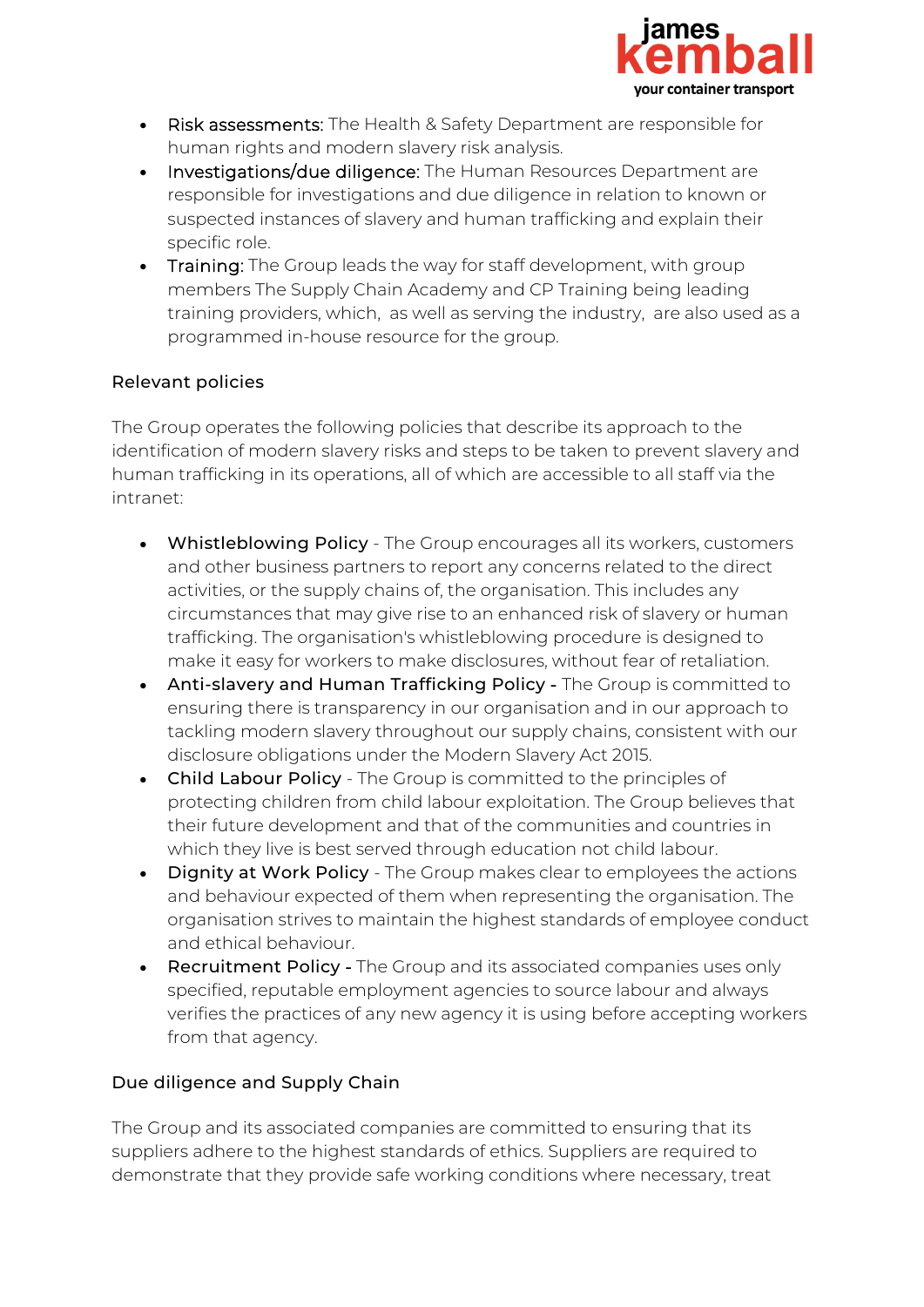

workers with dignity and respect, and act ethically and within the law in their use of labour. The organisation works with suppliers to ensure that they meet the standards of the code and improve their worker's working conditions. However, serious violations of the organisation's supplier code of conduct will lead to the termination of the business relationship.

The Group ensures that all Overseas Partners (3<sup>rd</sup> party suppliers) who operate on behalf of the Group abide by the laws and relevant legislations. The group regularly reviews the agreements to ensure they remain compliant.

The Group undertakes due diligence when considering taking on new contracts and annually reviews its existing contracts. The Group has arrangements with 3rd party suppliers, who provide services, including recruitment and the supply of agency staff.

The Group has a preferred supplier list for recruitment agencies, which allows greater control over labour and agency staff. In this way, the Group ensures that any agencies used are fully compliant our policies and the current legislation.

## Performance indicators

The Group reviews its key performance indicators (KPIs) to ensure that they are improving or to detect any issues that need to be addressed. As a result, the Group has taken steps to ensure that there are no breaches of Modern Slavery or Human Trafficking within the group, and its 3<sup>rd</sup> party suppliers. To date, there is no indication from employees, the public or Law enforcements agencies that Modern Slavery or Human Trafficking is present within the Group, its associated companies or suppliers.

## Awareness-raising programme

To ensure that the Group's employees understand the basic principles of the Modern Slavery Act 2015 and ensure that the group is 100% compliant, it will continue to ensure that it and its 3<sup>rd</sup> party suppliers are compliant, and that no Modern Slavery or Human Trafficking is taking place. The Group will raise awareness of modern slavery through regular reminders and by adding this statement to the Group's internet site.

The organisation's methods of raising awareness of slavery awareness include;

- how to identify the signs of slavery and human trafficking;
- what initial steps should be taken if slavery or human trafficking is suspected;
- how to escalate potential slavery or human trafficking issues to the relevant parties within the organisation;